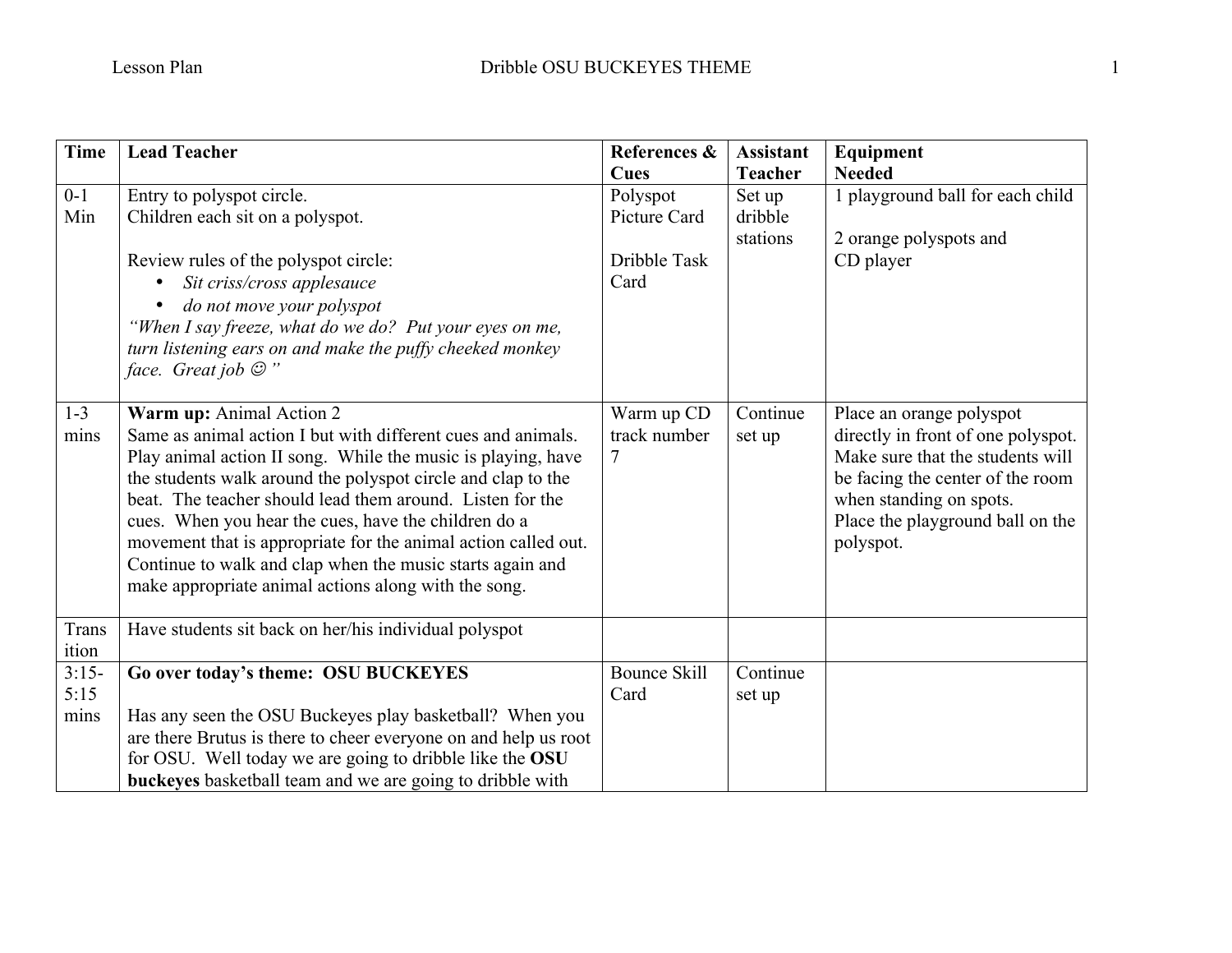|               | Brutus. Do you see the pictures of Brutus on your spots.<br>That's where we are going to dribble the ball.<br><b>Review the bounce demonstration:</b><br>Using your finger pads of your favorite hand, bounce the ball<br>just outside the pinky toe of the same side foot (right/right or<br>left/left depending on which hand you use). The ball should<br>bounce waist height. Try to complete 4 dribbles)<br>(Demonstrate without speaking with a front view and a side)<br>view)                                                                                                                                                                                                                                                                            |              |                    |  |
|---------------|------------------------------------------------------------------------------------------------------------------------------------------------------------------------------------------------------------------------------------------------------------------------------------------------------------------------------------------------------------------------------------------------------------------------------------------------------------------------------------------------------------------------------------------------------------------------------------------------------------------------------------------------------------------------------------------------------------------------------------------------------------------|--------------|--------------------|--|
|               | "Did anyone notice how high the ball bounced? To my belly,<br>great job! Did you also see that used my fingertips and not my<br>whole hand? I bet you can do that too! But in order to<br>dribble like the <b>OSU Buckeyes</b> we need to practice and work<br>our way up to that. Here is what we are going to do first. We<br>are going to start with our knees on our orange spots, like this<br>(go on the ground and put both knees on two orange<br>polyspots). Then we are going to use two hands to bounce the<br>ball with <b>Brutus</b> onto the spot and catch the ball, 1 time, like<br>this. (bounce the ball onto the spot and catch).<br>When I say go, I want each of you to walk slowly to<br>your polyspot and kneel on it like me. Ready, go" |              |                    |  |
| 30<br>secs    | Transition from polyspot circle to each student's dribbling<br>spot.                                                                                                                                                                                                                                                                                                                                                                                                                                                                                                                                                                                                                                                                                             |              |                    |  |
| $5:15-$       | Progression 1: From knees, 2 hands bounce and catch                                                                                                                                                                                                                                                                                                                                                                                                                                                                                                                                                                                                                                                                                                              | Dribble Task | Assist the         |  |
| 15:15<br>mins | Progression 2: Standing                                                                                                                                                                                                                                                                                                                                                                                                                                                                                                                                                                                                                                                                                                                                          | Card         | Lead<br>teacher in |  |
|               |                                                                                                                                                                                                                                                                                                                                                                                                                                                                                                                                                                                                                                                                                                                                                                  |              |                    |  |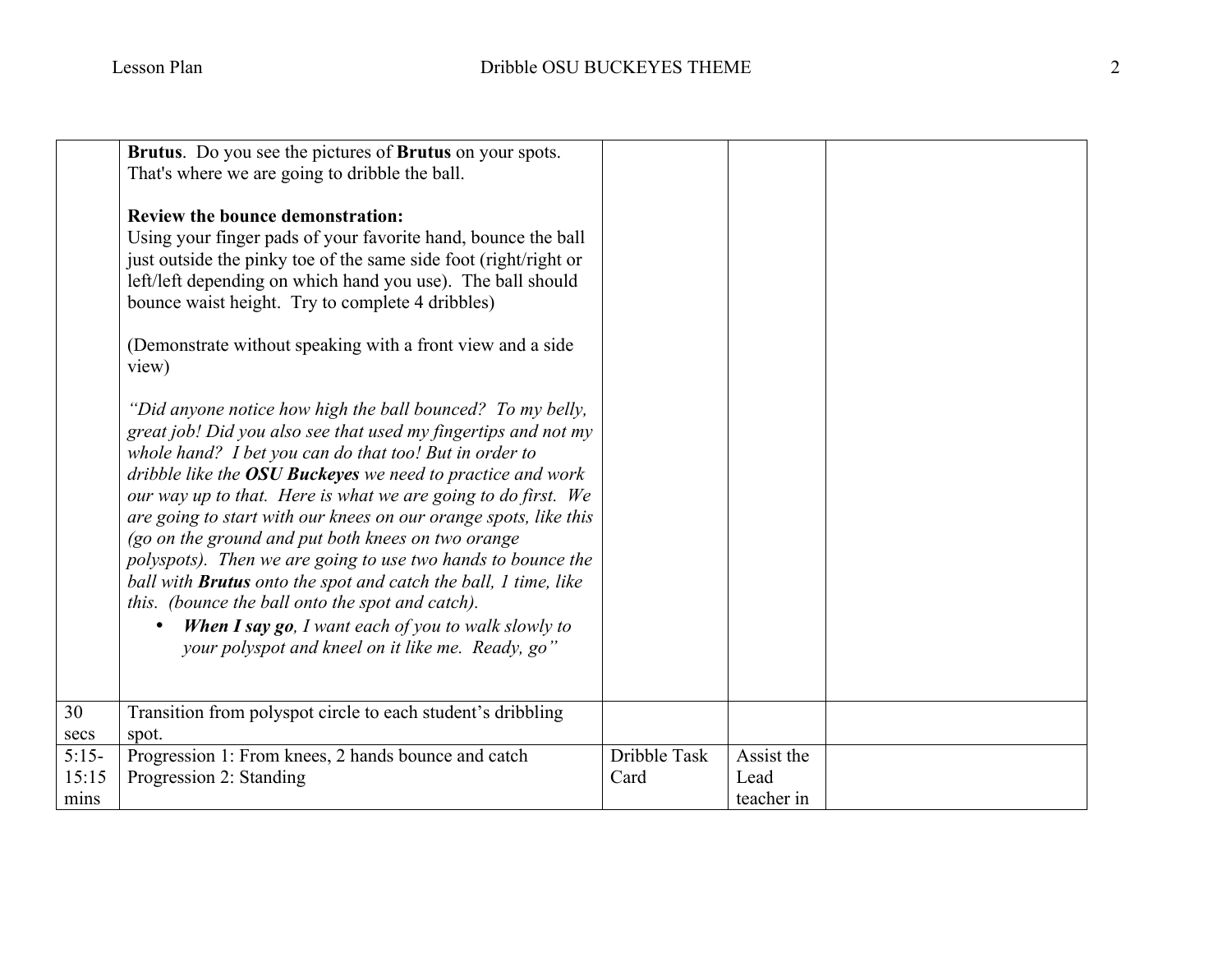|       | <b>Progression 1:</b>                                                                                                                                                                                          | <b>CUES:</b>                                              | providing  |  |
|-------|----------------------------------------------------------------------------------------------------------------------------------------------------------------------------------------------------------------|-----------------------------------------------------------|------------|--|
|       | <b>From the knees</b> (each knee on an orange polyspot),                                                                                                                                                       | Bounce and                                                | cues,      |  |
|       | bounce a playground ball with two hands onto the                                                                                                                                                               | catch,                                                    | feedback   |  |
|       | spot and catch it 1 time for 10 bounce and catch                                                                                                                                                               | use two                                                   | and        |  |
|       | sequences (with a pause) total.                                                                                                                                                                                | hands.                                                    | ensuring   |  |
|       | The spot is directly in front of the student.                                                                                                                                                                  |                                                           | all        |  |
|       | The teacher can decide if the students will bounce and                                                                                                                                                         |                                                           | students   |  |
|       | catch to the teacher's cadence or on their own rhythm.                                                                                                                                                         |                                                           | are on-    |  |
|       | Repeat 3 times for 30 total trials.<br>$\bullet$                                                                                                                                                               |                                                           | task       |  |
|       | Progression 2: Same as progression 1 except now the<br>student is standing on the polyspot. The students' feet<br>should not move unless they lose control of the ball. Repeat<br>3 times for 30 total trials. | <b>CUES:</b><br>Bounce and<br>catch,<br>use two<br>hands. |            |  |
| 30 s. | Transition back to polyspot circle                                                                                                                                                                             |                                                           |            |  |
| 15:30 | Locomotor Break: "Teacher says" Teacher says is Simon                                                                                                                                                          |                                                           | Assist the |  |
|       | says using the teacher's name. The goal of teacher says is to                                                                                                                                                  |                                                           | Lead       |  |
| 17:30 | get the students moving using various locomotor skiils. Make                                                                                                                                                   |                                                           | teacher in |  |
| mins  | sure the students do not trip on any of the dribble stations so                                                                                                                                                |                                                           | providing  |  |
|       | keep Teacher says near the polyspot circle and the middle of                                                                                                                                                   |                                                           | cues,      |  |
|       | the room. Set up four cone boundaries to let the students                                                                                                                                                      |                                                           | feedback   |  |
|       | know where they must stay to be safe.                                                                                                                                                                          |                                                           | and        |  |
|       |                                                                                                                                                                                                                |                                                           | ensuring   |  |
|       | Some sample teacher says:                                                                                                                                                                                      |                                                           | all        |  |
|       | "teacher says run in place as fast as you can"                                                                                                                                                                 |                                                           | students   |  |
|       | "teacher says hop on your favorite foot in place"                                                                                                                                                              |                                                           | are on-    |  |
|       | "teacher says hop on the other foot"                                                                                                                                                                           |                                                           | task       |  |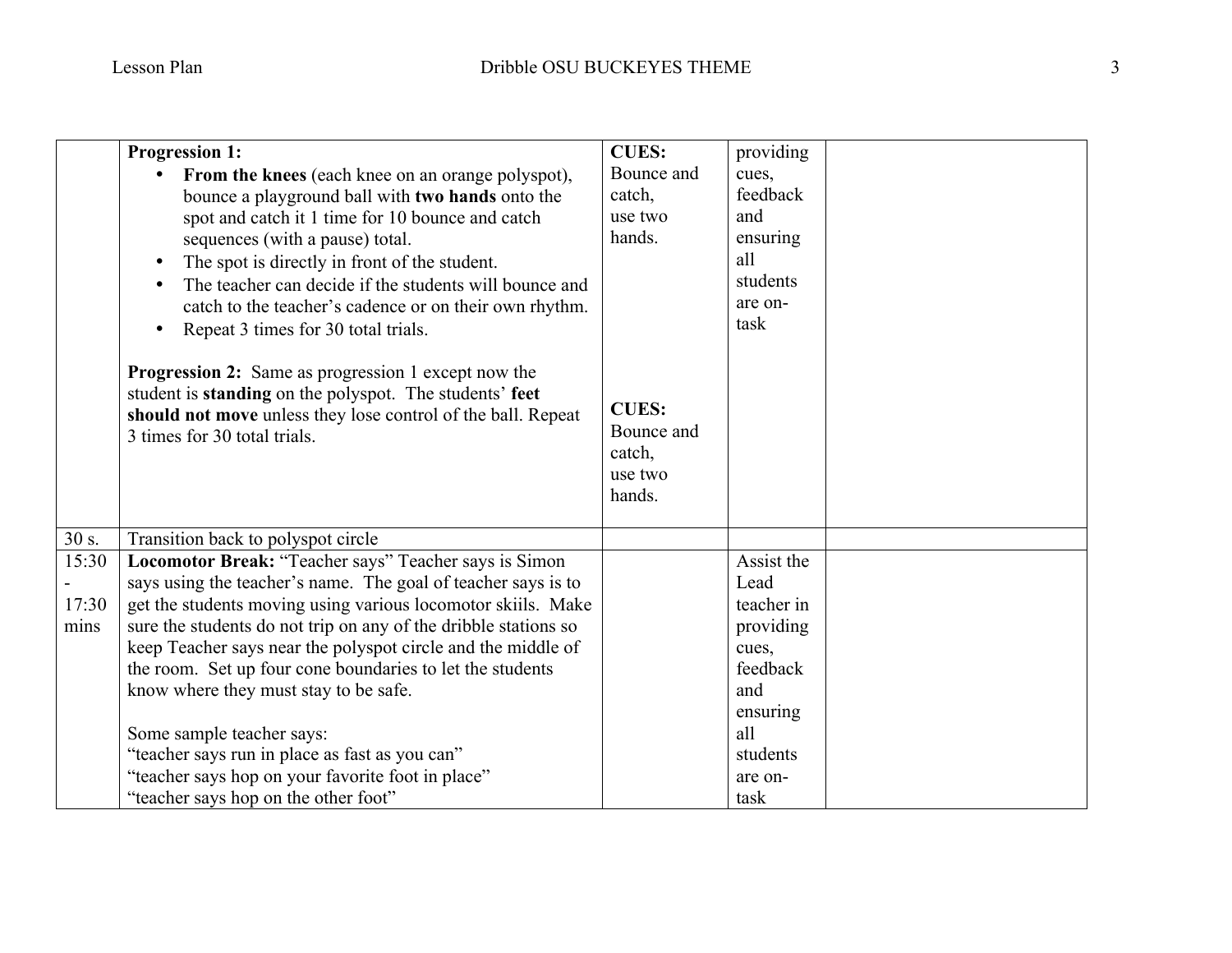|       | "teacher says skip around the circle"                                                                            |                                                                                                 |                                                |  |
|-------|------------------------------------------------------------------------------------------------------------------|-------------------------------------------------------------------------------------------------|------------------------------------------------|--|
| 17:30 | Transition back to polyspot circle and re-demonstrate                                                            |                                                                                                 |                                                |  |
|       | dribbling from the knees. This time with one hand.                                                               |                                                                                                 |                                                |  |
| 18:45 |                                                                                                                  |                                                                                                 |                                                |  |
| mins  | "We are going to practice our dribbling some more. This                                                          |                                                                                                 |                                                |  |
|       | time I want you to start on your knees and we are going to                                                       |                                                                                                 |                                                |  |
|       | bounce with one hand and catch with two. Watch me"                                                               |                                                                                                 |                                                |  |
|       |                                                                                                                  |                                                                                                 |                                                |  |
|       | (Dribble the ball with your favorite hand into the hula hoop                                                     |                                                                                                 |                                                |  |
|       | and then catch with two hands)                                                                                   |                                                                                                 |                                                |  |
|       |                                                                                                                  |                                                                                                 |                                                |  |
|       | "When I say go, I want you to walk to your spots. Go! Now I                                                      |                                                                                                 |                                                |  |
|       | want you to get back down on the spots with your knees".                                                         |                                                                                                 |                                                |  |
|       |                                                                                                                  |                                                                                                 |                                                |  |
|       | Transition back to the dribbling stations                                                                        |                                                                                                 |                                                |  |
| 18:45 | Progressions $3 & 4$                                                                                             |                                                                                                 | Assist the                                     |  |
|       |                                                                                                                  |                                                                                                 | Lead                                           |  |
| 28:45 | <b>Progression 3:</b> Same as progression 1 except with one hand.                                                | <b>CUES: On</b>                                                                                 | teacher in                                     |  |
| mins  | Children are kneeling on polyspots.                                                                              | your knees,                                                                                     | providing                                      |  |
|       |                                                                                                                  | bounce and                                                                                      | cues,                                          |  |
|       | When dribbling with one hand it is important to emphasize                                                        | catch, 1 hand                                                                                   | feedback                                       |  |
|       | using the finger tips/pads and not slapping the ball with the                                                    | bounce, 2                                                                                       | and                                            |  |
|       |                                                                                                                  |                                                                                                 |                                                |  |
|       |                                                                                                                  |                                                                                                 |                                                |  |
|       |                                                                                                                  |                                                                                                 |                                                |  |
|       |                                                                                                                  |                                                                                                 |                                                |  |
|       |                                                                                                                  |                                                                                                 |                                                |  |
|       |                                                                                                                  |                                                                                                 |                                                |  |
|       |                                                                                                                  |                                                                                                 |                                                |  |
|       |                                                                                                                  |                                                                                                 |                                                |  |
|       | palm of the hand.<br><b>Progression 4:</b> Same as progression 2 except with one hand.<br>Children are standing. | hands catch.<br>Use your<br>finger pads.<br>Dribble Skill<br>Card<br><b>CUES:</b><br>bounce and | ensuring<br>all<br>students<br>are on-<br>task |  |